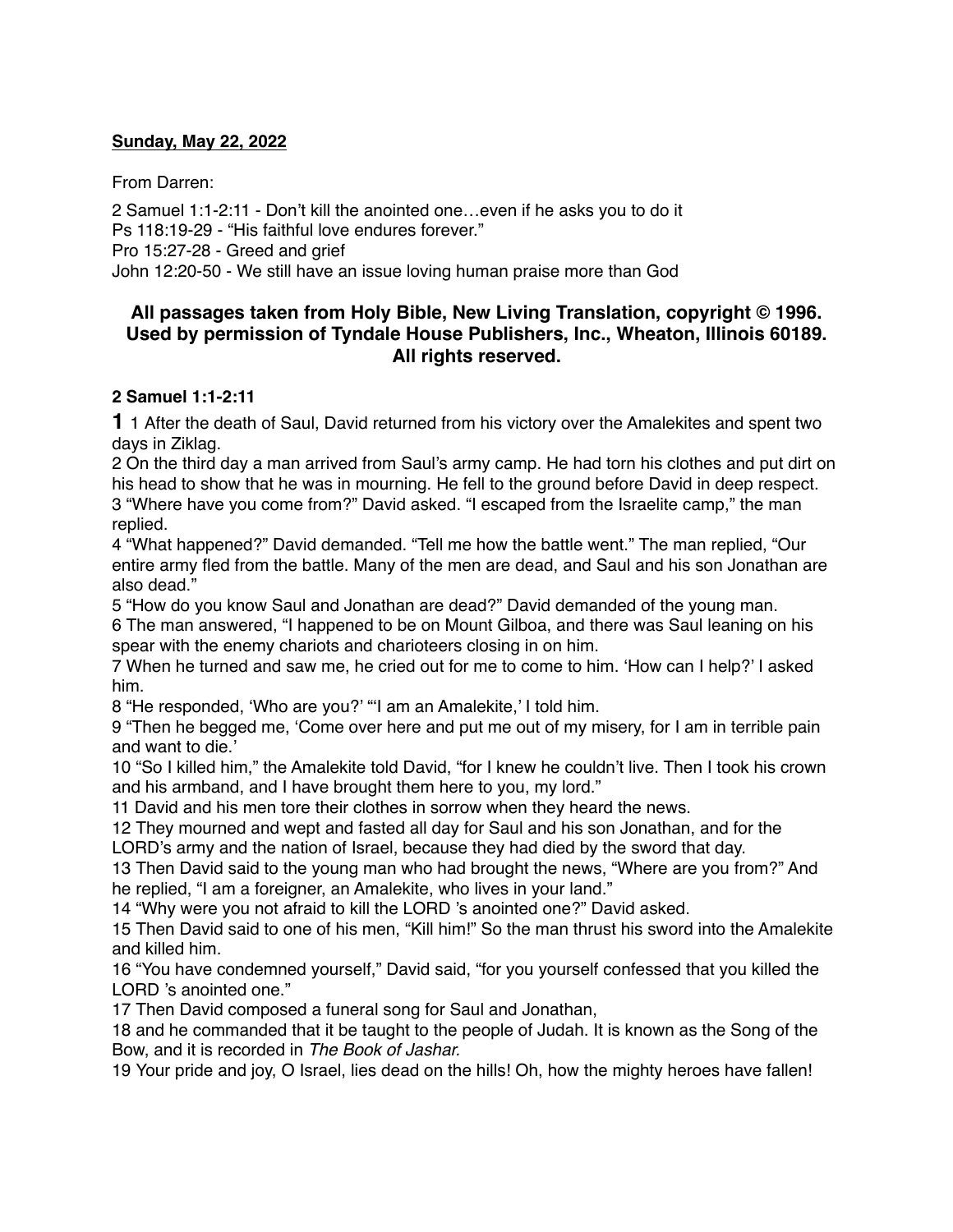20 Don't announce the news in Gath, don't proclaim it in the streets of Ashkelon, or the daughters of the Philistines will rejoice and the pagans will laugh in triumph.

21 O mountains of Gilboa, let there be no dew or rain upon you, nor fruitful fields producing offerings of grain. For there the shield of the mighty heroes was defiled; the shield of Saul will no longer be anointed with oil.

22 The bow of Jonathan was powerful, and the sword of Saul did its mighty work. They shed the blood of their enemies and pierced the bodies of mighty heroes.

23 How beloved and gracious were Saul and Jonathan! They were together in life and in death. They were swifter than eagles, stronger than lions.

24 O women of Israel, weep for Saul, for he dressed you in luxurious scarlet clothing, in garments decorated with gold.

25 Oh, how the mighty heroes have fallen in battle! Jonathan lies dead on the hills.

26 How I weep for you, my brother Jonathan! Oh, how much I loved you! And your love for me was deep, deeper than the love of women!

27 Oh, how the mighty heroes have fallen! Stripped of their weapons, they lie dead.

**2** 1 After this, David asked the LORD, "Should I move back to one of the towns of Judah?" "Yes," the LORD replied. Then David asked, "Which town should I go to?" "To Hebron," the LORD answered.

2 David's two wives were Ahinoam from Jezreel and Abigail, the widow of Nabal from Carmel. So David and his wives

3 and his men and their families all moved to Judah, and they settled in the villages near Hebron.

4 Then the men of Judah came to David and anointed him king over the people of Judah. When David heard that the men of Jabesh-gilead had buried Saul,

5 he sent them this message: "May the LORD bless you for being so loyal to your master Saul and giving him a decent burial.

6 May the LORD be loyal to you in return and reward you with his unfailing love! And I, too, will reward you for what you have done.

7 Now that Saul is dead, I ask you to be my strong and loyal subjects like the people of Judah, who have anointed me as their new king."

8 But Abner son of Ner, the commander of Saul's army, had already gone to Mahanaim with Saul's son Ishbosheth.

9 There he proclaimed Ishbosheth king over Gilead, Jezreel, Ephraim, Benjamin, the land of the Ashurites, and all the rest of Israel.

10 Ishbosheth, Saul's son, was forty years old when he became king, and he ruled from Mahanaim for two years. Meanwhile, the people of Judah remained loyal to David.

11 David made Hebron his capital, and he ruled as king of Judah for seven and a half years.

# **Psalm 118:19-29**

**118** 19 Open for me the gates where the righteous enter, and I will go in and thank the LORD . 20 These gates lead to the presence of the LORD, and the godly enter there.

21 I thank you for answering my prayer and giving me victory!

22 The stone that the builders rejected has now become the cornerstone.

23 This is the LORD 's doing, and it is wonderful to see.

24 This is the day the LORD has made. We will rejoice and be glad in it.

25 Please, LORD, please save us. Please, LORD, please give us success.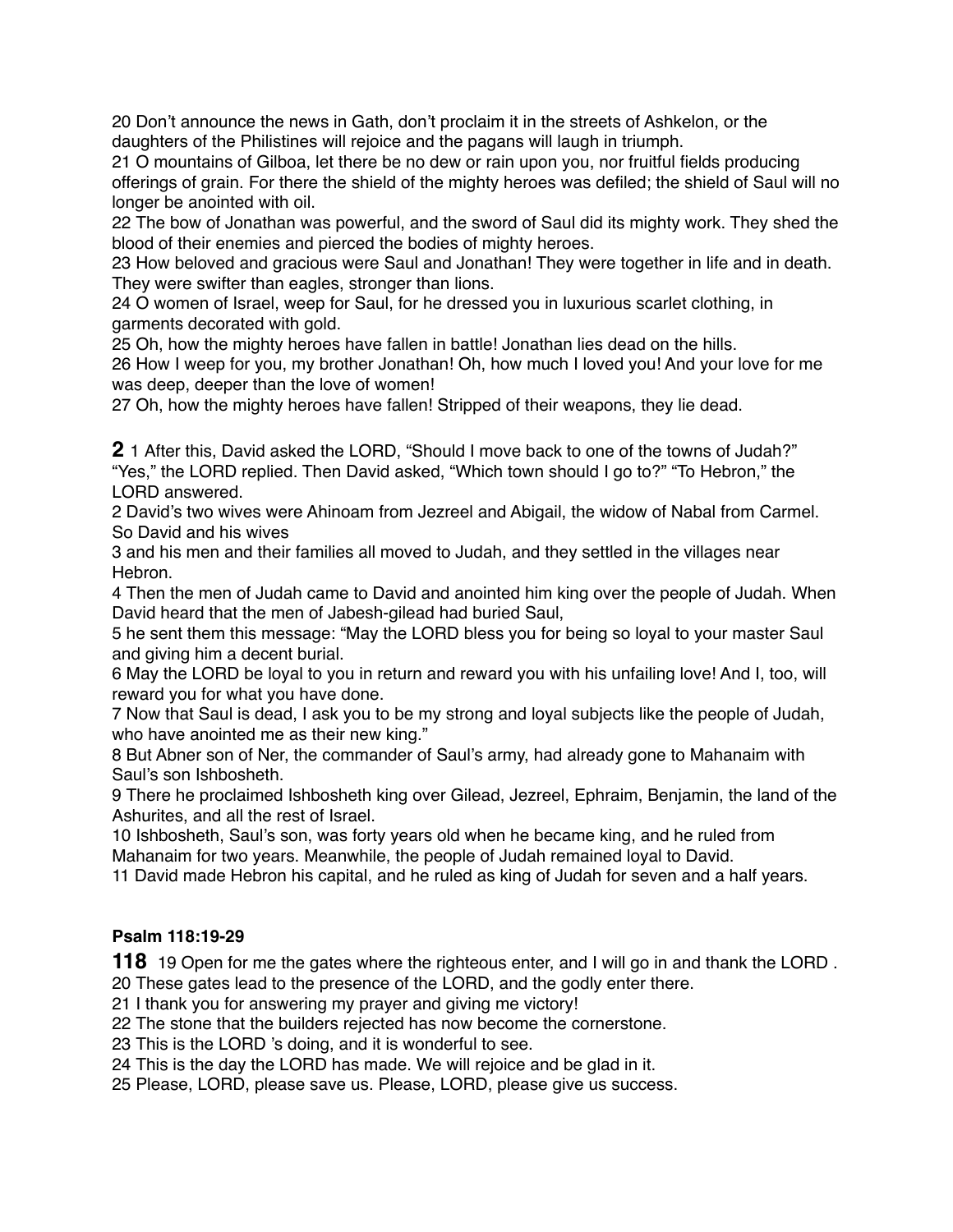26 Bless the one who comes in the name of the LORD . We bless you from the house of the LORD .

27 The LORD is God, shining upon us. Take the sacrifice and bind it with cords on the altar. 28 You are my God, and I will praise you! You are my God, and I will exalt you! 29 Give thanks to the LORD, for he is good! His faithful love endures forever.

## **Proverbs 15:27-28**

**15** 27 Greed brings grief to the whole family, but those who hate bribes will live. 28 The heart of the godly thinks carefully before speaking; the mouth of the wicked overflows with evil words.

### **John 12:20-50**

**12** 20 Some Greeks who had come to Jerusalem for the Passover celebration

21 paid a visit to Philip, who was from Bethsaida in Galilee. They said, "Sir, we want to meet Jesus."

22 Philip told Andrew about it, and they went together to ask Jesus.

23 Jesus replied, "Now the time has come for the Son of Man to enter into his glory.

24 I tell you the truth, unless a kernel of wheat is planted in the soil and dies, it remains alone. But its death will produce many new kernels—a plentiful harvest of new lives.

25 Those who love their life in this world will lose it. Those who care nothing for their life in this world will keep it for eternity.

26 Anyone who wants to serve me must follow me, because my servants must be where I am. And the Father will honor anyone who serves me.

27 "Now my soul is deeply troubled. Should I pray, 'Father, save me from this hour'? But this is the very reason I came!

28 Father, bring glory to your name." Then a voice spoke from heaven, saying, "I have already brought glory to my name, and I will do so again."

29 When the crowd heard the voice, some thought it was thunder, while others declared an angel had spoken to him.

30 Then Jesus told them, "The voice was for your benefit, not mine.

31 The time for judging this world has come, when Satan, the ruler of this world, will be cast out. 32 And when I am lifted up from the earth, I will draw everyone to myself."

33 He said this to indicate how he was going to die.

34 The crowd responded, "We understood from Scripture that the Messiah would live forever. How can you say the Son of Man will die? Just who is this Son of Man, anyway?"

35 Jesus replied, "My light will shine for you just a little longer. Walk in the light while you can, so the darkness will not overtake you. Those who walk in the darkness cannot see where they are going.

36 Put your trust in the light while there is still time; then you will become children of the light." After saying these things, Jesus went away and was hidden from them.

37 But despite all the miraculous signs Jesus had done, most of the people still did not believe in him.

38 This is exactly what Isaiah the prophet had predicted: " LORD, who has believed our message? To whom has the LORD revealed his powerful arm?"

39 But the people couldn't believe, for as Isaiah also said,

40 "The Lord has blinded their eyes and hardened their hearts— so that their eyes cannot see, and their hearts cannot understand, and they cannot turn to me and have me heal them."